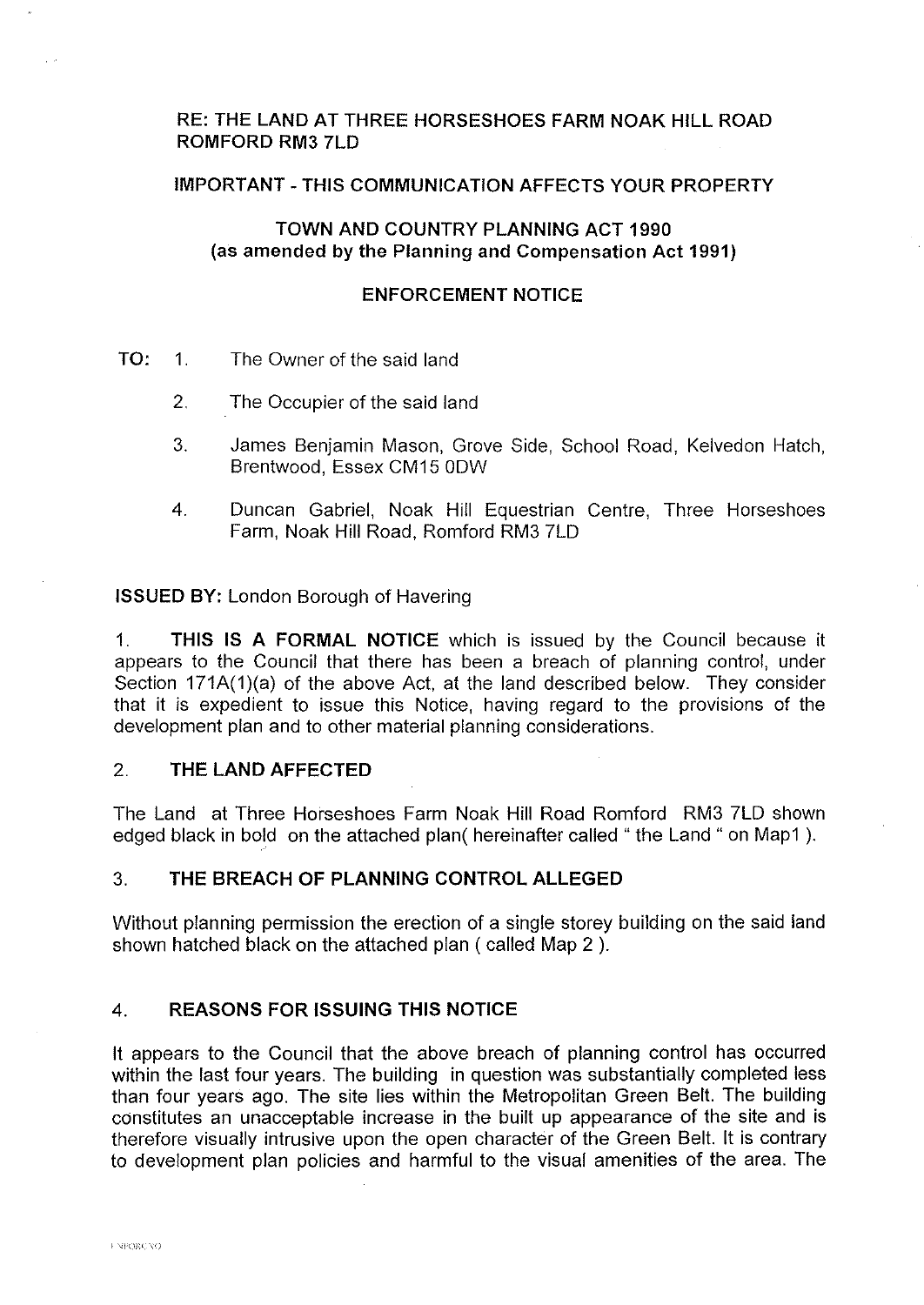Council do not consider that planning permission should be given because planning conditions could not overcome these problems.

In making its decision to issue this Notice the Council considered that the inappropriate development was harmful within the Green Belt according to the Local Development Framework DC45. Policy DC45 is consistent with the Government's advice on Green Belts (PPG2) as the unauthorised development does not fall within paragraph 3.4 of PPG2, as it is not used for agricultural purposes, nor, due to its excessive size, is it essential for any outdoor sport or recreational purposes.

# 5. **WHAT YOU ARE REQUIRED** TO DO

(i) Remove the single storey building shown hatched black on the attached Map 2 from the Land shown on the attached Map 1

Time for compliance: 6 months from the effective date of this notice.

(ii) Remove from the Land on Map1 all rubble and associated building materials resulting from compliance with ( i ) above.

Time for compliance: 6 months from the effective date of this notice

# 6. **WHEN THIS NOTICE TAKES EFFECT**

This Notice takes effect on 21<sup>st</sup> February 2011, unless an appeal is made against it beforehand.

Dated: 7<sup>th</sup> January 2011

Signed:

Authorised Officer

on behalf of London Borough of Havering Town Hall Main Road Romford RM1 380

# **YOUR RIGHT OF APPEAL**

You can appeal against this Enforcement Notice to the Secretary of State before  $21<sup>st</sup>$  February 2011. Further details are given on the information sheet from the Planning Inspectorate which accompanies this Notice.

# **WHAT HAPPENS IF YOU DO NOT APPEAL**

If you do not appeal against this Enforcement Notice, it will take effect on 21<sup>st</sup> February 2011 and you must then ensure that the required steps for complying with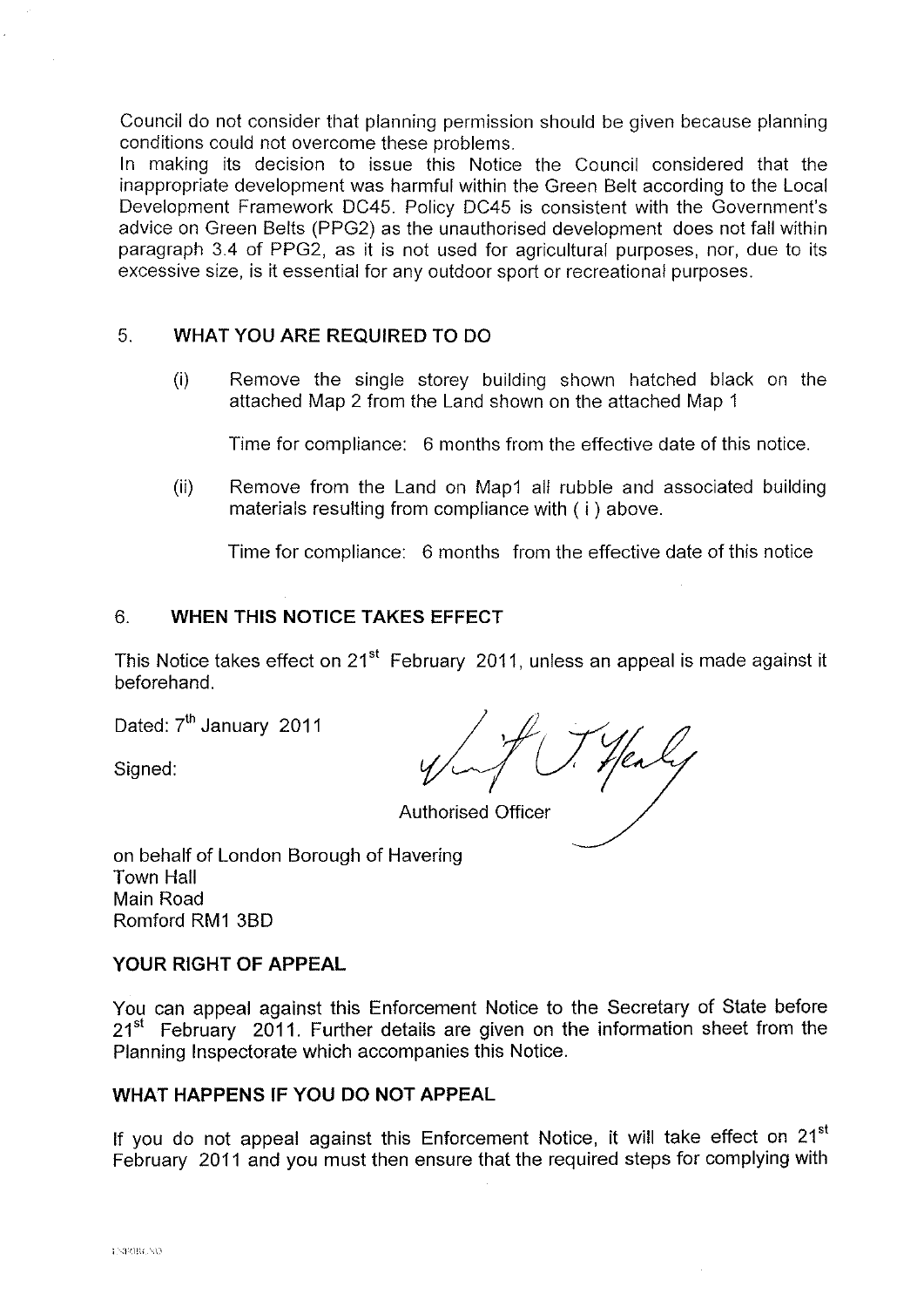it, for which you may be held responsible, are taken within the period specified in the Notice.

FAILURE TO COMPLY WITH AN ENFORCEMENT NOTICE WHICH HAS TAKEN EFFECT CAN RESULT IN PROSECUTION AND/OR REMEDIAL ACTION BY THE COUNCIL.

à.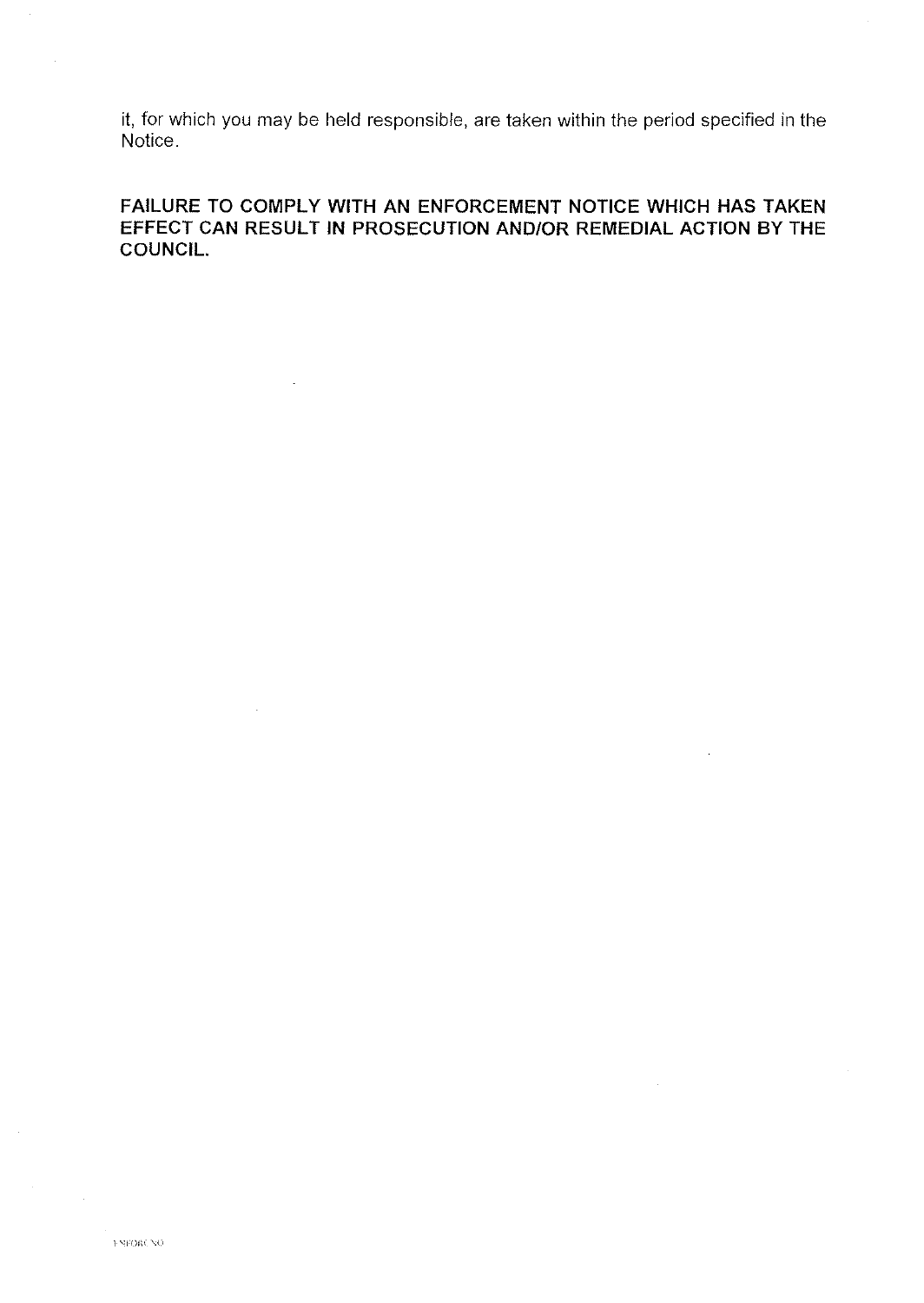## **EXPLANATORY NOTES**

### **STATUTORY PROVISIONS**

A copy of Sections 171A, 1718 and 172 to 177 of the Town and Country Planning Act 1990 (as amended) is enclosed with this Notice.

# **YOUR RIGHT OF APPEAL**

Any appeal must be in writing and received, or posted (with the postage paid and properly addressed) in time to be received in the ordinary course of the post, by the Secretary of State before 21<sup>st</sup> February 2011.

If you intend to appeal this Notice you should follow instructions given on the information sheet from the Planning Inspectorate which accompanies this Notice.

### **GROUNDS OF APPEAL**

Under section 174 of the Town and Country Planning Act 1990 (as amended) you may appeal on one or more of the following grounds :- that, in respect of any breach of planning control which may be constituted by the matters stated in the notice, planning permission ought to be granted or, as the case may be, the condition or limitation concerned ought to be discharged :

- (a) that those matters have not occurred;
- (b) that those matters (if they occurred) do not constitute a breach of planning control;
- (c) that, at the date when the notice was issued, no enforcement action could be taken in respect of any breach of planning control which may be constituted by those matters;
- (d) that copies of the enforcement notice were not served as required by section 172;
- (e) that the steps required by the notice to be taken, or the activities required by the notice to cease, exceed what is necessary to remedy any breach of planning control which may be constituted by those matters or, as the case may be, to remedy any injury to amenity which has been caused by any such breach;
- (f) that any period specified in the notice in accordance with section  $173(9)$  falls short of what should reasonably be allowed.

Not all these grounds may be relevant to you.

### **PLANNING APPLICATION FEE**

Should you wish to appeal on ground (a) - that planning permission should be granted for the unauthorised development - then a fee of  $E$  170. 00 is payable both to the Secretary of State and to the Council, making the total fees payable £ 340.00. If the fees are not paid then that ground of appeal will not be valid.

### **STATEMENT ON GROUNDS OF APPEAL**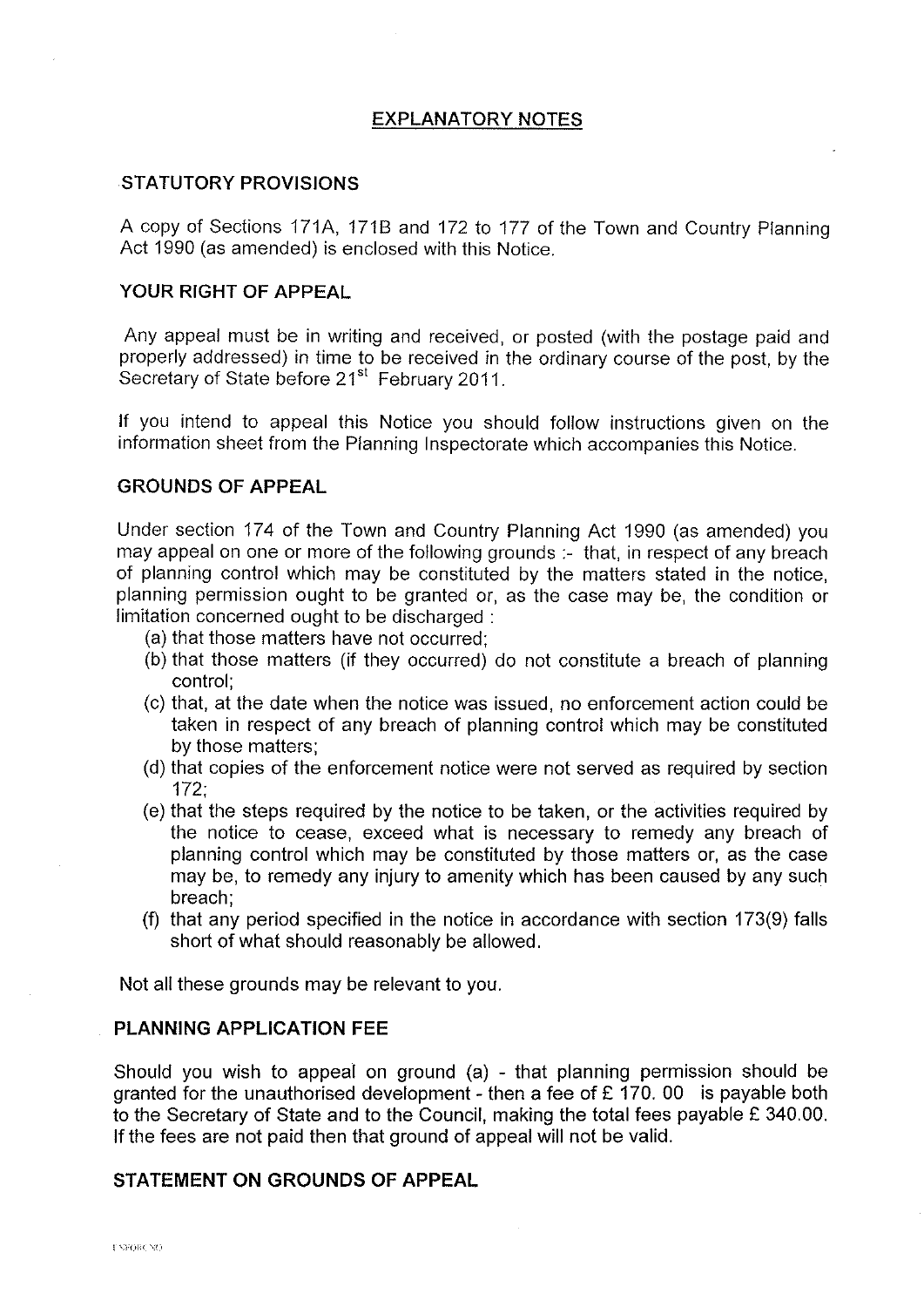You must submit to the Secretary of State, either when giving notice of appeal or within 14 days from the date on which the Secretary of State sends a notice so requiring , a statement in writing specifying the grounds on which you are appealing against the enforcement notice and stating briefly the facts on which you propose to rely in support of each of those grounds.

## **RECIPIENTS OF THE ENFORCEMENT NOTICE**

The names and addresses of all the persons on whom the Enforcement Notice has been served are:

- 1. The Owner of the said land
- 2. The Occupier of the said land
- 3. James Benjamin Mason, Grove Side, School Road, Kelvedon hatch, Brentwood, Essex CM15 ODW.
- 4. Duncan Gabriel, Noak **Hill** Eqestrian Centre, Three Horseshoes Farm, Noak Hill Road, Romford RM3 7LD.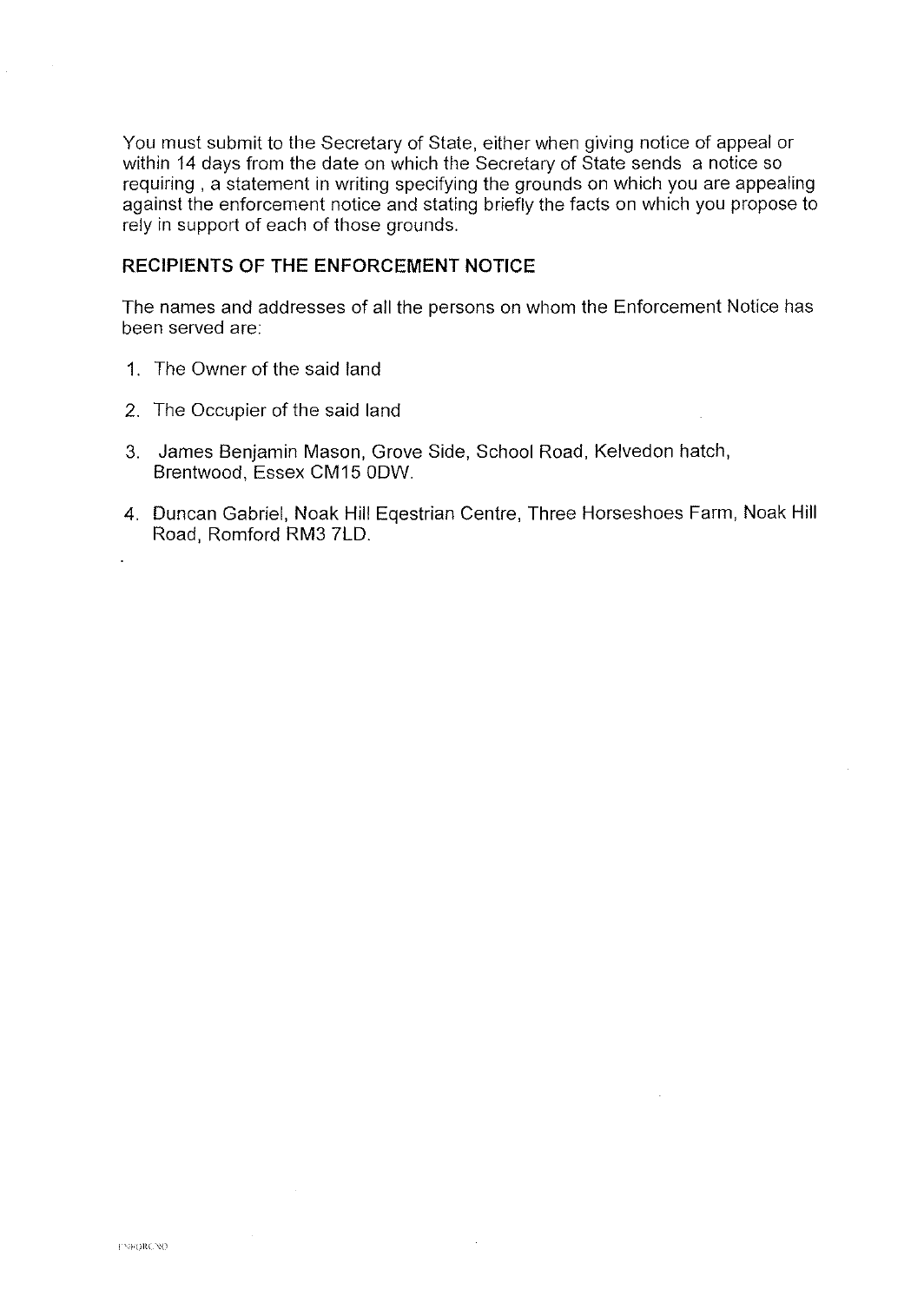